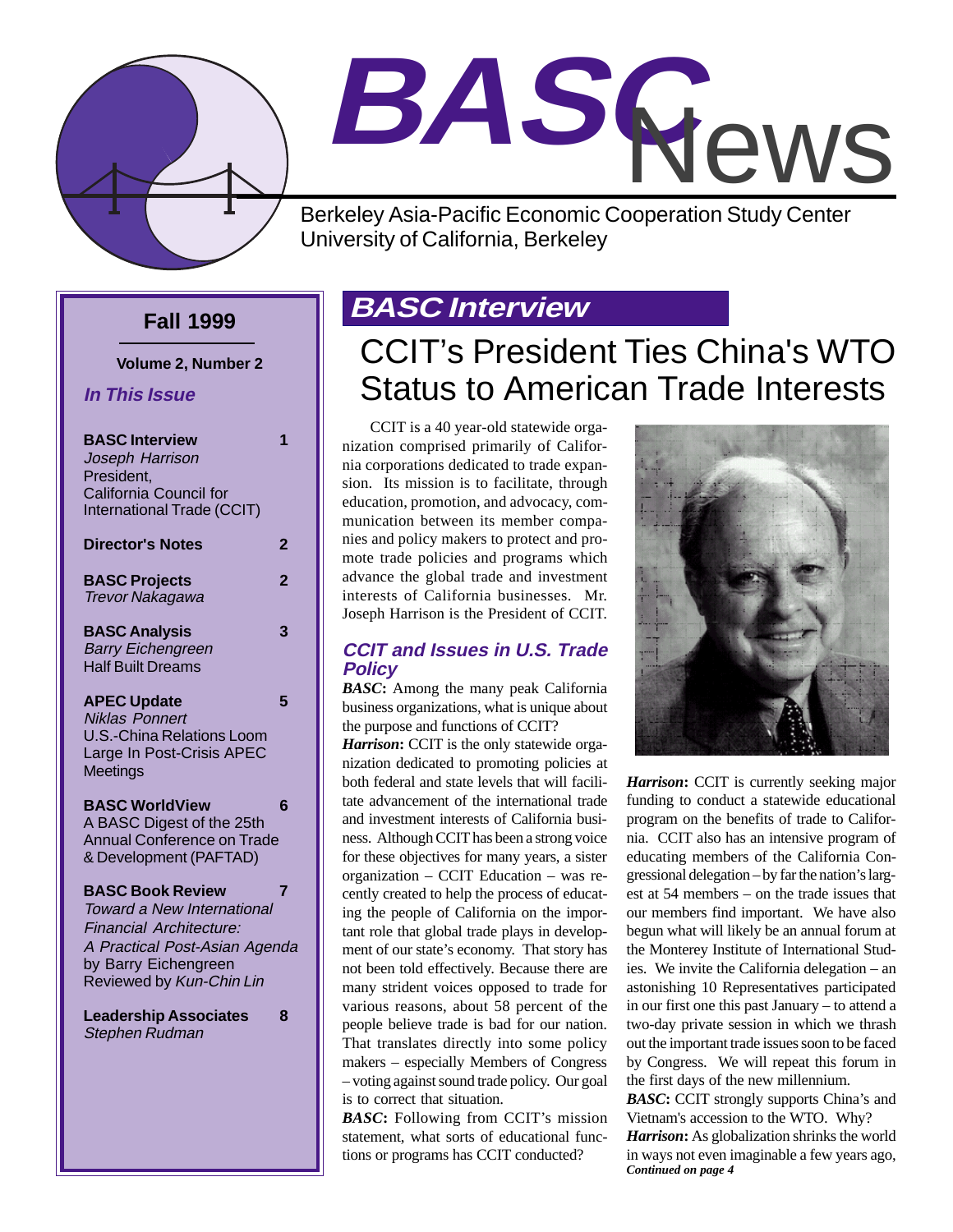### **Director's Notes**

WELCOME TO THIS ISSUE of **BASC News.** While our last issue (Vol. 2, No. 1) focused on the immediate aftermath of the Asian financial crisis and its spillover effects on global trade and progress in liberalization, this issue appropriately shifts our focus to examining the medium to long term legacy of the crisis. According to the latest, upwardly-revised figures from the IMF, South Korea, Malaysia, Thailand and Indonesia have all rebounded to positive growth rates, in a pattern much like what Mexico experienced in its last financial crisis.

With the sirens fading to the background, academia and policymakers have turned their attention and reflection to issues of long term implications for institutional evolution and reform. For our **BASC Analysis**, Professor Barry Eichengreen reviews the global agenda to reform the international and domestic financial architectures to reduce the risks of future crisis. Our *BASC Book Review* takes a closer look at Eichengreen's recommendations presented in his important new book, *Toward a New International Financial Architecture.*

U.S.-China relations have heated up this year with allegations of Chinese espionage and the NATO bombing of the Chinese embassy in Belgrade. What are the implications of the stalled momentum on China's WTO take up this question in our **BASC Interview** with Joseph Harrison, President of California Council for International Trade, a leading pro-trade advocacy association in California. accession for American trade interests? We

Our **Worldview** section takes an insider's look at the profound debates over the future of APEC at the 25th Annual Conference of the Pacific Forum for Trade and Development (PAFTAD). Participants at the conference reexamined fundamental issues such as whether subregional trading arrangements have detracted from open regionalism and multilateralism, and whether APEC institution-building can advance by renewing efforts in the program for economic and technical cooperation (ECOTECH) and in competitive and deregulatory policy areas.

Under a major Japanese grant, BASC continues to undertake comparative research on American, European, and Japanese firms' market and nonmarket strategies in East Asia. We welcome participation and inquiries about this project. The inaugural issue of *Business and Politics*, a BASC-sponsored journal devoted to examining the intersection of corporate strategy and public policy, was successful launched last spring and received many positive reviews from its readers. We welcome inquiries on submissions for future

#### **—Vinod K. Aggarwal**

European scholars, this project plans to compare American and Japanese firms' strategies and responses to recent changes in the global political economy with their counterparts abroad. We plan to host the first research conference in October 1999 at the Berkeley campus. The second half of this research collaboration is scheduled to be launched next spring at Waseda University.

issues.

Third, BASC Director Vinod Aggarwal and fellow Research Affiliates have continued to report BASC research findings on the Asian Crisis, multilateralism and Asia-Pacific regionalism at various academic, business and policy fora. In addition to delivering research and/or policy presentations to trade associations and councils, we have also presented our research at business conferences in China, Sweden, Italy and throughout the U.S. Next year, we plan to launch a large research project that applies our previous research on reconciling multiple institutions to the study of Asia-Pacific regionalism from a comparative viewpoint. We welcome anyone interested in this research topic to contact us for more information.



Published by the Berkeley Asia-Pacific Economic Cooperation Study Center (BASC) 802 Barrows Hall #1970 University of California Berkeley, CA 94720-1970

Tel: 510-643-1071 Fax: 510-643-1746 basc@globetrotter.berkeley.edu http://globetrotter.berkeley.edu/basc

#### **BASC Staff**

*Vinod K. Aggarwal* Director

*Stephen Rudman* Director of External Relations

*Kun-Chin Lin* Project Director

*Trevor H. Nakagawa* Project Director

*Tuong Vu* Project Director

*Rishi Chandra* Research Assistant

*Niklas Ponnert* Research Assistant

*Sonali Murarka* Research Assistant

#### **Affiliated Centers**

Institute of Asia Pacific Studies Waseda University, Japan

Eurasia Institute, HEC School of Management, France

Asia-Pacific Research Program University of Mainz, Germany

Nautilus Institute for Security and Sustainable Development Berkeley, California

POLEIS, Bocconi University, Italy

Layout and Design, *Sonali Murarka and Niklas Ponnert*

# **BASC Projects**

#### **Trevor Nakagawa**

We are very excited about the upcoming year for the Berkeley APEC Study Center (BASC). First, we are happy to report that the *Asia Beckons Europe* project is scheduled to be completed before the end of the year. Final drafts are currently being reviewed and will be available as BASC working papers available on-line at the BASC website. With several case studies of high-profile companies complementing empirical and theoretical synthetic work, we believe that this volume will make a significant contribution to the field.

 Second, we are pleased to announce the launch of the *Asia Beckons America and Developing Asia Beckons Japan* projects funded by the Japan Foundation Center for Global Partnership (CGP). As the first part of the two-year extension of the *Asia Beckons Europe* project, we are excited about the beginning of this interdisciplinary collaboration of scholars from around the world. Incorporating contributions from Japanese and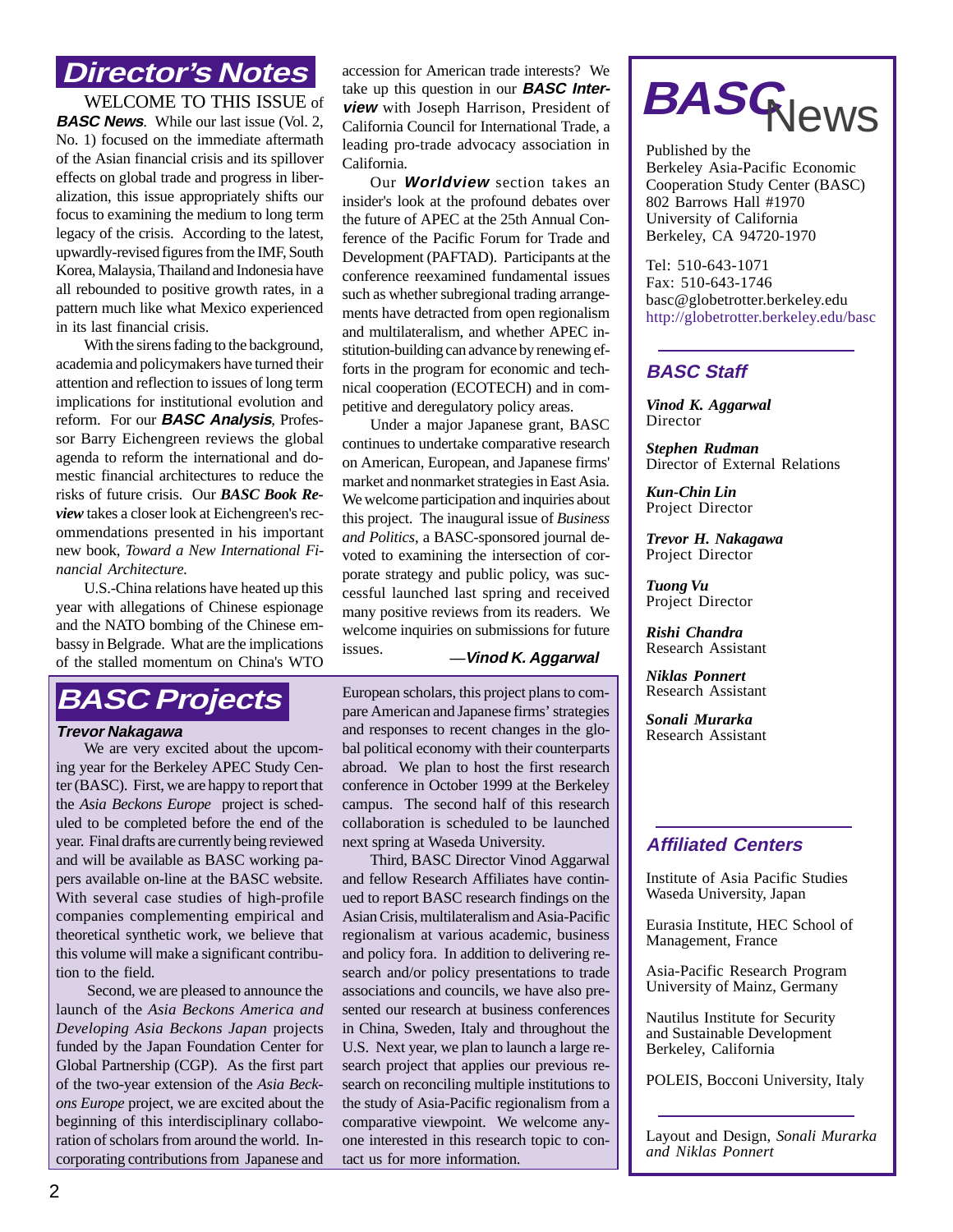# **BASC Analysis Half-Built Dreams**

#### **By Barry Eichengreen**

The crisis that began in Thailand left Bangkok's skyline studded by unfinished skyscrapers and half-built architects' dreams. One fears that the same fate will now befall that other set of architects seeking to rebuild the international financial system. The dialogue about how to prevent and contain financial crises resembles nothing so much as an open competition for a lavish commission.

Judges of an architectural competition winnow submissions by rejecting those which fail to conform to the site or exceed the engineering capabilities of the builders. Thus, a first step toward developing a consensus on financial reform is to reject grandiose schemes for which there is no political support. However compelling the argument that global financial markets require a global financial regulator, a global bankruptcy court, a global money, and a global central bank, realism requires acknowledging that national governments are not prepared to turn over significant additional powers to a super-IMF. Europe has created a single currency and a European Central Bank only after half a century of hard slogging. It is fantastic to think that this process could be replicated on a global scale in a matter of years.

What remains is a limited, but important agenda. First, there is a need for international financial standards. High capital mobility makes it impossible to fix the international financial system without first fixing the domestic financial systems of countries active on international markets. But neither the IMF nor any other multilateral agency has the resources to micro-manage this process in 182 countries, or to design regulatory institutions that are sensitive to their different economic, cultural and legal traditions. The only practical approach is to develop and adopt international standards of acceptable practice, not just for bank regulation but also for auditing and accounting, corporate governance, and bankruptcy law as well. The idea is that national practices can differ in their particulars, under this approach, but all must satisfy a common set of international standards.

Responsibility for designing standards cannot be delegated to the IMF, which lacks the resources and expertise. The lead must be taken by the private sector: by the International Accounting Standards Committee, the International Federation of Accountants, the International Organization of Supreme Audit Institutions, Committee J of the International Bar Association, and the International Corporate Governance Network. The multilaterals should of course participate in their deliberations. It is important for the Fund to be involved to ensure that it assumes "ownership" of the standards it helps to set.

Promulgating standards is one thing, enforcing them another. Making the markets pay heed will require the IMF to issue blunt assessments of national practice. But lenders having a limited attention span, the IMF will have to reinforce market discipline by offering the carrot of concessionary interest rates on its loans to countries that comply, and by conditioning its programs on steps to bring national practice into conformance.

A second critical area concerns banks and capital flows. Everyone agrees on the need to strengthen banks' risk management and supervisors' oversight and regulation. But the sad truth in many countries is that banks have limited capacity to manage risk and that regulators have limited capacity to supervise their actions. This limited capacity is what defines a financially "less developed" economy. In such countries, capital requirements in theory and capital requirements in practice are two different things, given the inadequacy of auditing and accounting practices. And the political realities in many emerging markets are such that bank capital is rarely written down. Consequently, revising the Basle Capital Standards to key capital requirements to the source of banks' funding as well as the riskiness of their investments is unlikely to prove effective.

In this environment, free access to foreign finance, is incompatible with financial stability. Foreign funding gives banks gambling for redemption and taking on excessive risk an additional way to lever up their bets. Government guarantees for banks regarded as too big to fail encourage foreign investors to provide those funds. As confidence is disturbed, the short maturity of their loans provides these investors the opportunity to flee. Their rush for the exits can bring down not just the banking system but the currency and the economy as well.

This creates an argument for limiting short-term bank borrowing abroad in countries where banks' risk-management practices and regulatory supervision do not suffice. And where banks can circumvent these measures by having the corporations do the borrowing and pass on the proceeds to them, broader measures may be required. Financial stability may have to be buttressed by a Chilean-style tax to limit short-term foreign borrowing by all domestic entities.

The international policy community should become an unambiguous advocate of these measures. While IMF takes a clearer stand, the U.S. Treasury must overcome the "Wall Street complex" and embrace the policy.

A last area where there exists a degree of consensus is on changing the provisions of loan contracts. Avoiding both routine rescues and devastating defaults will require creating a more orderly way of restructuring problem debts. Majority voting and sharing clauses should be added to loan contracts to prevent isolated creditors from resorting to lawsuits, along with collective representation clauses specifying who will speak for the creditors in negotiations. This is the only practical way of creating an environment more conducive to restructuring negotiations.

Unfortunately, this is a process in which no borrower wants to be first, for fear of sending an adverse signal. The IMF will have to make clear that it will lend at more attractive interest rates to countries that issue debt securities with these provisions. U.S. and UK regulators should require the relevant provisions of international bonds admitted to trading on their markets.

Finally, it is important for aspiring architects to draw the right lessons from the Brazilian debacle. One indisputable lesson is the need for the vast majority of emerging markets to move to more flexible exchange rates. Brazil illustrates that, in a world of high capital mobility, political democracies cannot credibly attach priority to the maintenance of pegged exchange rates above all other goals of policy. There may be the occasional counterexample like Argentina, where memories of inflation are so searing, but they will always be the exception. How many more demonstrations do we need that capital mobility, political democracy and pegged exchange rates are incompatible, and that it is the pegged rates that have to give in order to avoid ever more frequent crises?

*Continued on page 5* It is also important to recognize that a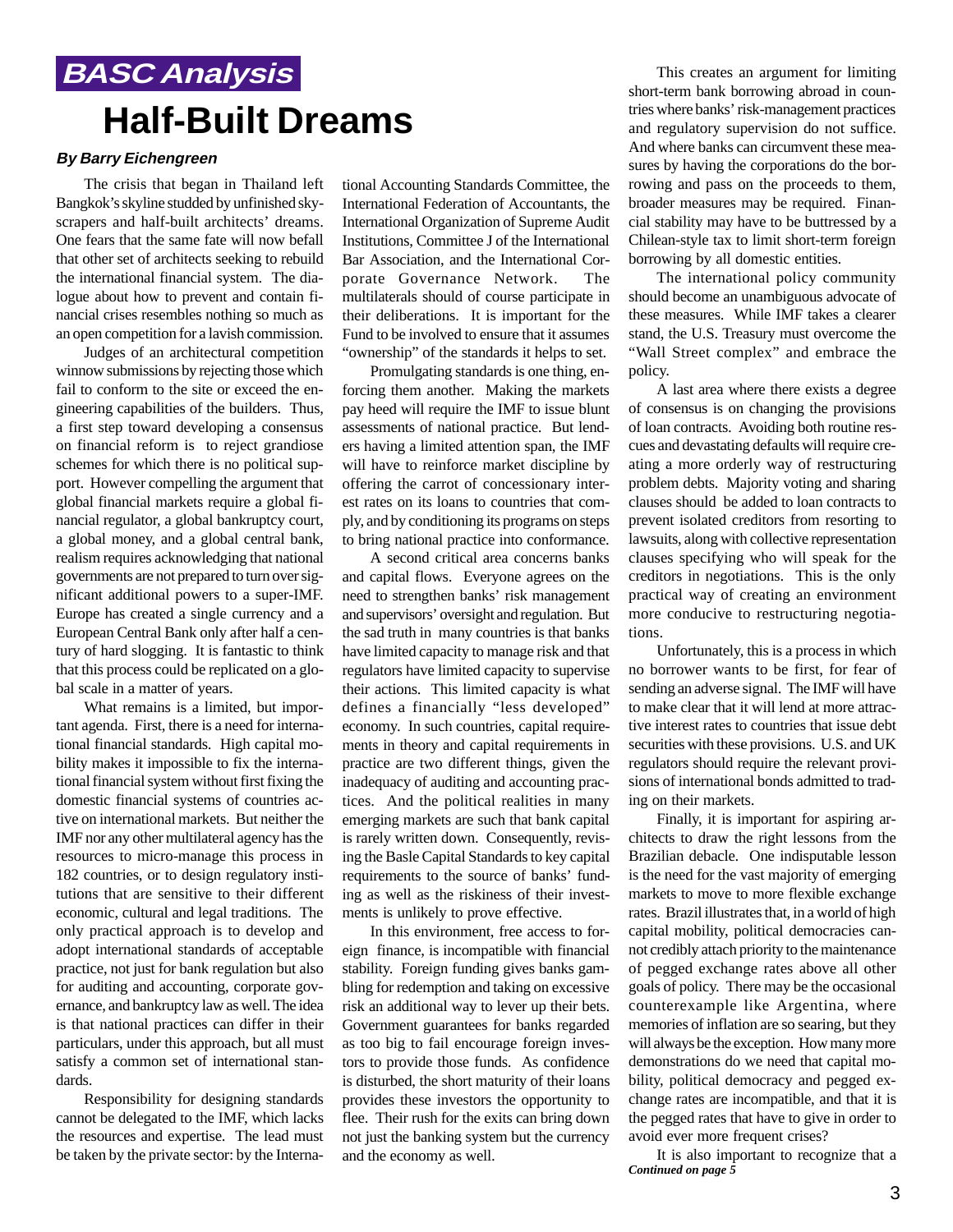# Joseph Harrison Interview

#### (continued from page 1)

it is essential that American firms have every policy-level opportunity to compete. Only for the most urgent reasons and when our allies are fully in support – Iraq comes to mind – should the United States engage in economic sanctions against other nations. CCIT opposes most unilateral forms of sanctions that result in self-inflicted trade barriers that damage the reputation and competitiveness of America's exporters.

CCIT strongly believes American business opportunity will increase dramatically when China becomes a WTO member. First, the rules and procedures in China will be committed to writing and applicable to all who wish to do business there. Second, there will be a tremendous reduction in tariffs – with many current tariffs eliminated entirely.

Third, WTO membership will lessen the

can businesses that could directly bring about economic development, and indirectly, improvements in social and political conditions, in such nations.

CCIT believes the Jackson-Vanik amendment, originally designed to make sure Jews were allowed to emigrate from the former Soviet Union, has long outlived its usefulness. It is this amendment which forces Congress to deal annually with the charade of NTR for countries like China and Vietnam (along with a handful of other nations, some of which are truly renegade states, like North Korea and Serbia). To link religious freedom, lack of democracy as we understand the term, threats against neighbors, or even espionage against the U.S., to normal trade status does nothing except allow anti-China politicians a platform to air their ideology.

*BASC***:** Do you see the renewal of China's

### **"CCIT opposes most unilateral forms of sanctions that result in self-inflicted trade barriers that damage the reputation and competitiveness of America's exporters"**— J. Harrison

longstanding issues of being able to do business in China without fear of being subjected to arbitrary decisions that frustrate sunken investments. And, fourth, if we accept the view that "a rising tide lifts all boats," the expected increase in trade and investment will shortly lead to improved living conditions in China, and to social and political progress there.

The same can be said of Vietnam, which may find its way into the WTO even more quickly than China (which itself should be followed rather swiftly by approval of Taiwan's request for WTO membership). The opportunities for American business of all kinds will improve dramatically in countries that are populated by about one and one-half billion people.

*BASC***:** Does CCIT recommend de-linking trade policy debates from non-trade issues such as human rights, Taiwan relations, espionage and national security, and environmental protection?

*Harrison***:** Withholding "normal trade relation" (NTR, formerly called "most favored nation" or MFN) status from China or Vietnam is a form of unilateral economic sanction, and a huge policy mistake. CCIT completely disagrees with those who believe China or Vietnam should be punished for various social or political misdeeds. We believe denial of NTR really only punishes AmeriNormal Trade Relations as an acceptable temporary solution until its accession to the WTO? What are the hidden costs to CCIT members of the annual renewal process?

*Harrison***:** To date, CCIT's efforts have helped convince a majority of the California delegation each year to continue the presidential determination for extension of NTR. However, the annual vote is always a major challenge and is not the right way to address problems in China. Many firms have decided not to offer their products in China until a permanent solution is achieved. Understandably, they don't mind taking economic risk but they find the lack of political reliability (with the U.S. Congress) to be unacceptable.

**BASC**: What is CCIT's assessment of the obstacles facing China's WTO accession?

*Harrison*: CCIT's goal is to support the accession of China (and also Vietnam) to the World Trade Organization – the WTO – because it is in the WTO dispute resolution process that we will gain substantial leverage over the world's largest nation. Even if we lose some trade dispute cases over time, China will have been compelled through its membership in WTO to play by a set of transparent rules, which is not presently the case. China's membership will also eliminate the annual vote on extension of NTR, because Congress will have to agree to permanent NTR before China comes into the WTO.

CCIT believes the bilateral negotiations are close to completion and that our two governments could make an announcement prior to the WTO ministerial conference scheduled for the end of November 1999 in Seattle. Negotiations with China are always fragile – China called them off when we bombed their embassy in Belgrade – and a commercially satisfactory conclusion may not come in time either for Seattle or for the Congress to consider the matter this year, but we are very close to a deal.

China has always provoked visceral feelings with both the public and the Congress – a tremendous outcry ensued when evidence of Chinese espionage at Los Alamos came to light – and the PRC government is anything but adept at lobbying. The Taiwanese, the Japanese, Koreans and the Europeans all have sophisticated lobbying programs in Washington, but the PRC is far behind the curve. While CCIT does indeed work closely with the San Francisco consulate of the PRC, our work on NTR in Washington is coordinated through U.S. based organizations such as the U.S.-China Business Council and The Business Roundtable.

**BASC**: Other trade related CCIT priorities include the restoration of Fast Track negotiating authority to the President, and the prevention of unilateral economic sanctions. What is the status of your initiatives in these two areas?

*Harrison***:** The stars are not properly aligned for the Fast Track measure to pass during this Congress: there is fierce opposition from labor, which fears loss of jobs through trade agreements. The Administration does not wish to offend labor, even though the President has stated his hope that fast track will be re-enacted. So, the White House is hardly leading the way. Meanwhile, the Republicanled Congress is reluctant to give this President additional authority, and indeed some Congressional Democrats have the same view. So, fast track is dead until after the presidential election, at least.

 CCIT also opposes unilateral economic sanctions in most situations; we support a strong trade adjustment assistance program to offset concerns about job losses based on trade agreements; we support programs to increase trade with the Caribbean and with Africa; we support continuation of the Generalized System of Preferences (GSP) as a dutyfree initiative for many imports from developing nations; and we believe that legislation on export controls for national security purposes must be realistic in light of rapidly de-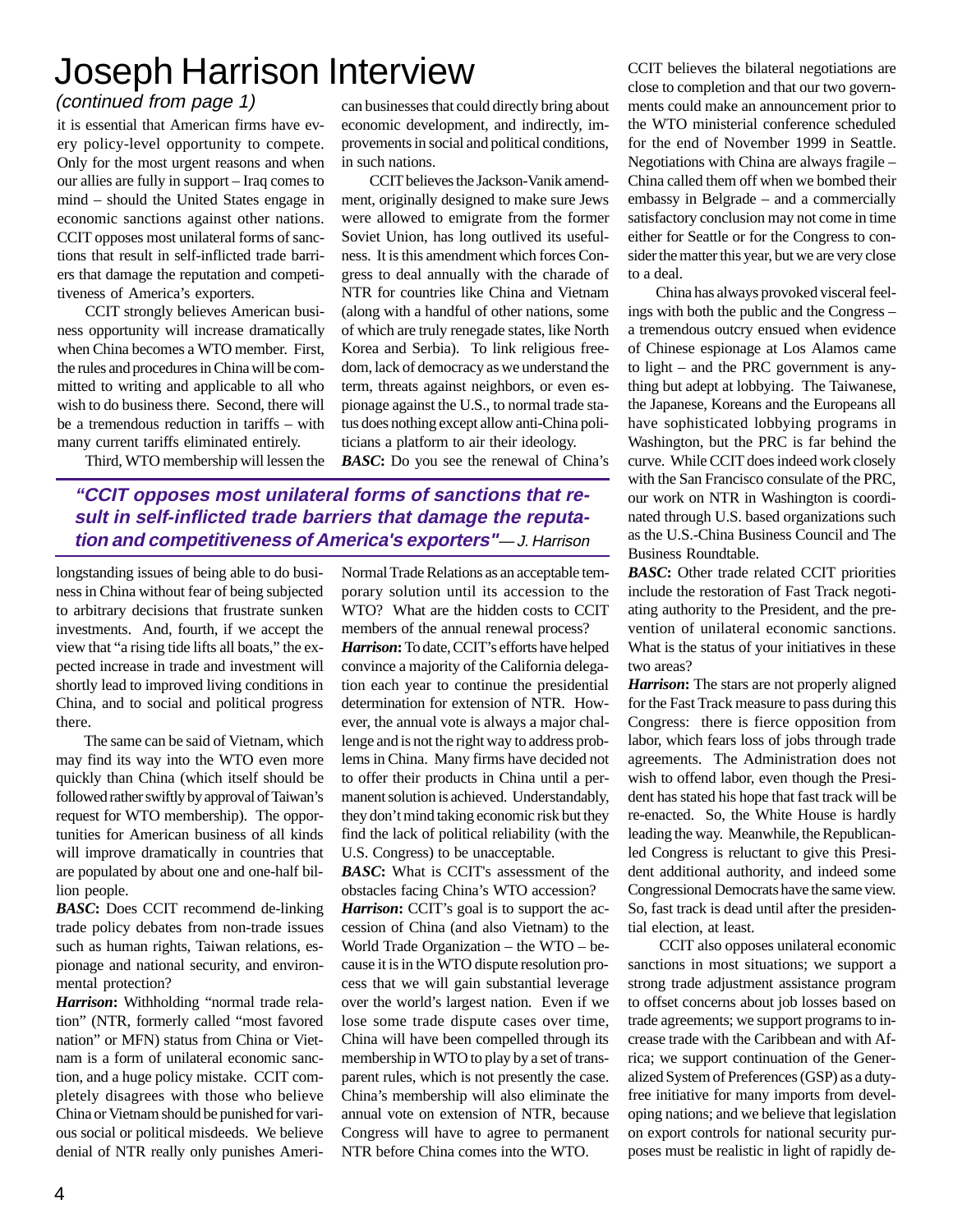## **APEC Update**

# U.S.-China Relations Loom Large In Post-Crisis APEC Meetings

#### **By Niklas Ponnert**

Since Asia's economic meltdown and the financial turbulence that swept world markets in 1997 and 1998, the creation of a new financial architecture for the world has been high on the international agenda. While several Asian countries, most notably Malaysia, have called for stringent regulations on short-term capital flows to prevent similar crises in the future, the U. S. and most European countries have been more reluctant to endorse these "protectionist-type" reform. Thus, the scene was set for confrontation when APEC finance ministers met in Malaysia at the end of May 1999 to discuss the new international financial architecture and the role of APEC. Malaysian Finance Minister Daim Zainuddin set the tone when he opened the meeting declaring that APEC must help emerging economies to protect themselves against uncertainties caused by global capital flows. As expected, Malaysia failed to coax APEC members to endorse the use of capital controls in times of crisis.

APEC ministers did agree, however, on a joint statement that stressed how emerging economies can forestall financial volatility

#### Harrison Interview, (continued from page 4)

veloping technological advance, much of developed here in California by CCIT member firms.

*BASC***:** What specific strategies is CCIT planning to take to promote consciousness about and healthy debates over trade issues in the upcoming election year?

*Harrison***:** Our biggest challenge is the negative perception of trade on the part of the American people, a view that is unfortunately transferred to their elected representatives. CCIT's existence is based on the need for California agriculture and industry to follow sound international trade policies in an increasingly interdependent world. Globalization is far more than a concept; it is an everyday reality in which those not competitive (whether because of corporate problems or because of inward looking and inadequate trade policies of their governments) will fall by the global wayside.

through (1) sound macroeconomic policy (2) greater transparency and (3) tighter supervision of financial institutions.

At the end of June, APEC trade ministers met in New Zealand to continue the discussion and coordinate their positions for the millennium round of global trade talks which are expected to be launched by WTO later this year. Due to the U.S.'s failure to endorse China's WTO accession, the bombing of the Chinese embassy earlier this year, and U.S. accusation of Chinese espionage, the meeting was overshadowed by a tense relationship between the U.S. and China.

On the final day of the talks, a fierce exchange of accusations between Long Yongtu, China's vice-minister for foreign trade, and Richard Fisher, deputy U. S. trade representative, erupted over who was to be blamed for the current standoff on China's acceptance into the WTO. While Mr. Fisher stated that the U. S. was prepared to restart negotiations and that the "the ball was in China's court." Mr. Long demanded a convincing explanation for the bombing before negotiations could resume. Against the backdrop of strained re-

### Half Built Dreams, (continued from page 3)

new "contingent credit facility" for the IMF, like that agreed to by the Executive Board this spring, is unlikely to make the world a significantly safer place. Brazil is a blunt reminder of how few countries have the kind of unquestionably strong policies that might permit the IMF to extend unconditional credits in advance and of how small the Fund's resources remain relative to those of the market.

Nor can the IMF be transformed into a true international lender of last resort. Compared to a national central bank dealing with troubled financial institution, it has less ability to force corrective action on its members. Inevitably this creates moral hazard and raises questions about whether the IMF will get its money back. This is why the Fund is endowed with fewer resources, why it lends less freely, and why it must wait for evidence that policy reforms are in train before releasing each additional bit of finance. It is simply not fealations between the U. S. and China, APEC ministers renewed their commitment to strengthening financial institutions and agreed that industrial goods will be included in WTO's global trade talks later this fall. Commenting on the outcome, Lockwood Smith, New Zealand's trade minister, declared: "No major body, until now, has said: 'We now agree to an industrial negotiations." APEC trade ministers also agreed to refer current negotiations on tariff elimination in six sectors — food, rubber, fertilizer, civil aircraft and car industries — to the WTO.

Coordination of national policies aimed at strengthening APEC members' financial systems and positions for the upcoming WTO millennium round were supposed to be the key areas for discussion when APEC Ministers met in Auckland, New Zealand, on September 10-12 for APEC's 11<sup>th</sup> annual Ministerial Meeting. APEC ministers made a critical advance in APEC's liberalization agenda by pledging to push for the reduction of agricultural export subsidies. Yet the U. S. failed to persuade other APEC members that a new trade round should aim for an "early harvest" of sectoral liberalization agreements. Instead, issues outside the official agenda dominated the meeting, in particular the escalating violence in East Timor, which was a key topic in several bilateral talks. Finally, resolved to put aside political issues that plagued U. S.-China relations this spring, Bill Clinton and Jiang Zemin met to rekindle negotiations on China's WTO accession.

sible to ask the IMF to follow Bagehot's rule of lending freely at a penalty rate.

Blueprints for reforming the international financial architecture continue to flow from the drawing boards of official committees and independent scholars. Most of their ideas are fodder for futurists, not practical guides for policy makers. Someone should tell them that the time for this is over. The task now is to move from abstract schemes to concrete action. This means discarding unrealistic proposals and building a consensus around those that remain.

Barry Eichengreen is Professor of Economics and Political Science at the University of California, Berkeley, and a BASC Faculty Associate. He recently authored *Toward a New International Financial Architecture: A Practical Post-Asia Agenda* (Institute for International Economics). This is a revised and updated version of a "Personal View" that appeared in the *Financial Times* in February 1999. ●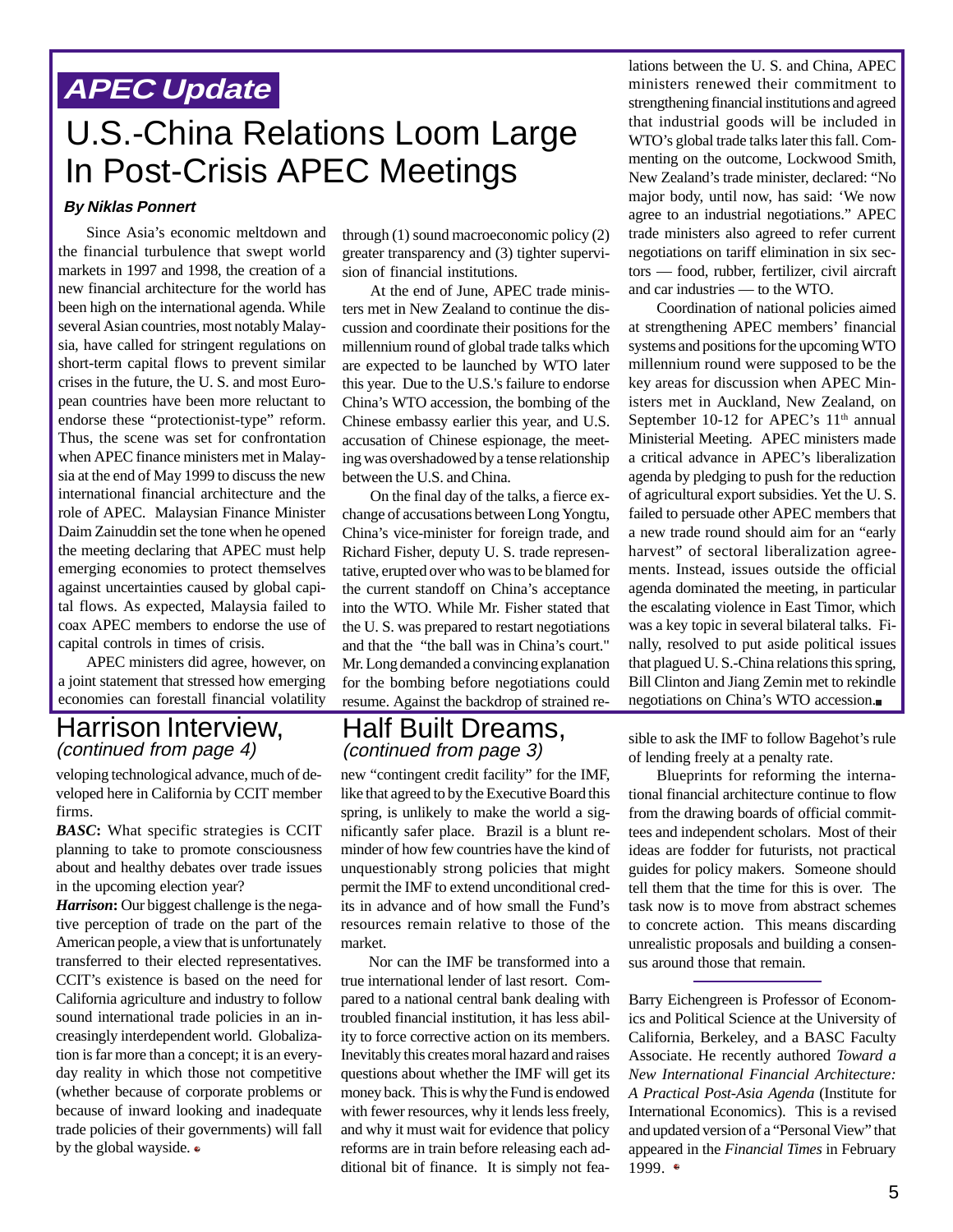### **BASC Worldview**

# A BASC Digest of the 25<sup>th</sup> Annual Conference of the Pacific Forum for Trade and Development (PAFTAD)

PAFTAD is an informal private academic conference series which orignated in 1968, with the goal of promoting policy-oriented research and discussion on Asia Pacific economic issues. It has served as an authoritative source of analysis on APEC. The 25th annual conference was held in Osaka in June 1999. The following is a list of papers presented at the conference; they are available in abstract form in *APEC: The Challenges and Tasks for the Twenty First Century*, published by Kansai Economic Research Center, Japan (1999). A volume containing all papers, edited by Ippei Yamazawa, is forthcoming.

"APEC Ideas and Reality: History and Prospects" by *Ross Garnaut*

"APEC's Progress in Trade and Investment Liberalization and Facilitation" by *Ippei Yamazawa* and *Shujiro Urata*

"APEC and the Millennium Round" by *Peter A. Petri*

"APEC's Relationship with its Sub-Regional Trading Arrangement" by *Mahani Zainal-Abidin*

"Ecotech at the Heart of APEC: Capacity Building in the Asia Pacific" by *Andrew Elek* and *Hadi Soesastro*

"The Competition and Deregulation Policy Areas in APEC" by *Kerrin M. Vaultier* and *P.J. Lloyd*

"Macroeconomic Interdependence in the PAEC Region" by *Akira Kohsaka*

"APEC as an International Institution" by *Vinod K. Aggarwal* and *Charles E. Morrison*

"Environmental Protection Policy in APEC: Application of CGE Modeling to Analysis of Environmental Problems" by *Kanemi Ban*

"Liberalization of Manufactruing Sectors: The Automobile Industry in China" by *Ralph W. Huenemann*

"Malyasia's Telecommunication Services: Liberalization within APEC" by *Sieh Lee Mei Ling* and *Lok Wai Heng*

"Liberalization of the Rice Sector in Japan, Korea, and Taiwan" by *Tsu-Tan Fu*

### **APEC Liberalization and Subregional Organizations**

MAHANI ZAINAL-ABIDIN and Ross Garnaut separately address the fundamental question of whether sub-regional trading arrangements (SRTA) have detracted from open regionalism or whether they constitute building blocks toward an open multilateral trading system. The three SRTAs in APEC are: the ASEAN Free Trade Area (AFTA), the Australian-New Zealand Closer Economic Relation Trade Arrangement (ANZCERTA), and the North American Free Trade Agreement (NAFTA). The Bogor Declaration called for free trade among the SRTA members, and for SRTA consistency with the APEC goals of open trade and investment by 2010/2020. However, if trade diversion is the dominant effect, it is possible that these goals may come into conflict. Both Zainal-Abidin and Garnaut conclude that the potential conflict has not become a problem, but their reasons are in conflict. While Zainal-Abidin argues that SRTAs have actually accelerated liberalization ahead of the APEC process, Garnaut claims

that it is the APEC process that influences liberalization in individual countries, which at the same time, constrains the tendency toward discriminatory East Asian or Western Pacific trading blocs.

Zainal-Abidin finds that SRTAs have been important building blocks for the APEC process because they have outpaced APEC in trade and investment liberalization, and have maintained consistency with the WTO and in some cases extended benefits to nonmembers. For example, AFTA has accelerated the timetable for tariff reduction from the original 2005 to 2000. It has gone further than APEC to deepen the institutional basis of its trade liberalization efforts, most notably in the establishment of a Dispute Settlement Mechanism that is patterned after the WTO DSM and is based on simple majority rather than consensus. This is a significant precedent for rule-making in ASEAN. In general, SRTAmembers have become more trade-oriented, and trade with countries outside their own groupings has also risen. The Asian crisis brought an expected drop in imports in SRTA countries, but the threat of a tariff war did not materialize as countries generally maintained their liberal trade policies. In contrast, Garnaut is more pessimistic of APEC's continuing role in constraining discriminatory trading blocs, pointing to the collapse of the EVSL negotiation as a major disillusionment.

Zainal-Abidin suggests that the next initiatives of SRTAs to promote the APEC process should include: full implementation of IAPs by member countries, development of investment codes, expansion of sectoral liberalization, extension of SRTA membership to non-APEC countries, and creation of inter-SRTAs link-ups such as dialogues on trade facilitation matters and environmental standards. While these proposals make sense, they neglect to consider the feasibility issues arising from the broader political context and specific institutional capacities of APEC and SRTAs. Garnaut points to the political barriers arising from Japan's catering of domestic sectoral protectionist interests, from U.S. insistence on reciprocity in trade policy, and problems in Sino-American relations and China's exclusion from the WTO.

#### **APEC's Role in the Millennium Round**

PETER PETRI suggests some practical roles for APEC in the upcoming Millennium Round of WTO negotiation. While APEC has played a catalytic role in the Uruguay Round and subsequent liberalization momentum, it now faces a different bargaining arena arising from the complicated context of strengthened FTAs and emerging transregional economic cooperation initiatives (e.g. FTAA, ASEM, Mercusor). In addition, APEC span the divides of major issues such as the developing countries' interests in liberalizing agriculture and services versus the developed countries' focus on implementing provisions of the Uruguay Round. Experience from the Uruguay Round further suggests that if the new round moves quickly in pace and results, then regional approaches may be invigorated through spillover effects of the WTO process. In contrast, if the new round gets bogged down, regional groupings could represent partial alternatives for addressing particular issues.

*Continued on page 7* In light of regional groupings' stake in the Millennium Round,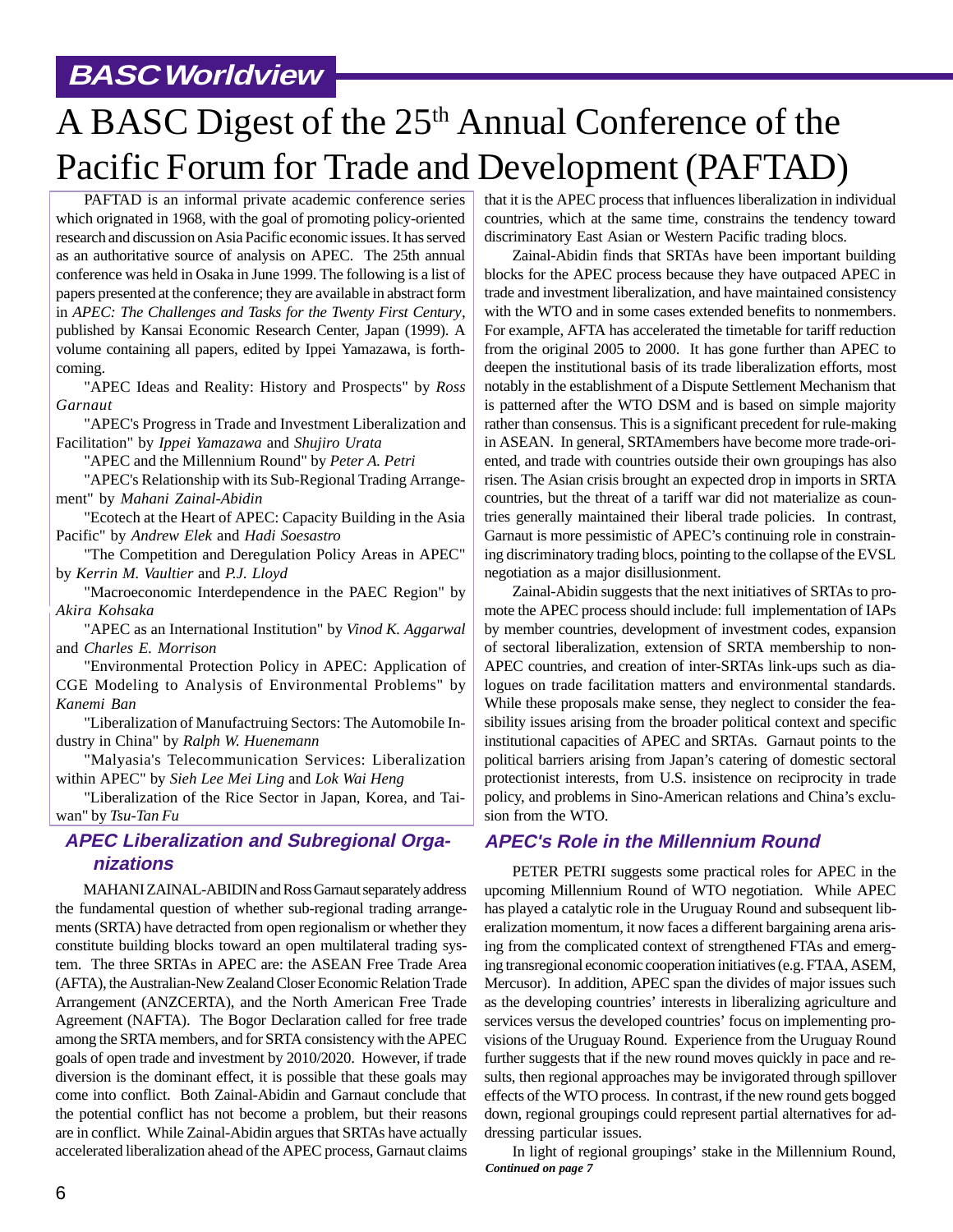Petri suggests the following four models for APEC's role:

• APEC as Cheerleader: As a vocal supporter of the multilateral process, APEC could apply public and private pressures to members through its consultative process, and adapt new CAP and IAP processes to generate Millennium Round offers. Petri sees this as APEC's most likely role.

• APEC as Laboratory: More ambitiously, APEC could carve out a leadership role by creating deliverable solutions and establishing liaison with other key players in select areas of common interests. Some appropriate issues include trade facilitation, non-binding investment principles, and food security policy.

• APEC as Coalition: While APEC lacks the convergence of interests such as the Cairns Group, it could encourage its subgroups to develop joint bargaining objectives, publicize positions, and reach out to non-members with shared interests.

• APEC as Competitor: Though unlikely under the post-Asian crisis difficulties, this scenario could occur if APEC decides to aggressively pursue the Bogor goals by adopting preferential free trade initiatives, or if it advertises itself as an alternative venue for liberalization.

### **Potential Areas for Renewed Institution Building**

ANDREW ELEK and Hadi Soesastro argue that APEC should pay more attention to promoting various forms of economic cooperation among its members in order to strengthen the human, technological, and institutional capacity of their economies. In particular, they call for renewed efforts in ECOTECH –APEC's program for economic and technical cooperation. They believe that it can form the backbone of a comprehensive strategy for regional economic growth and development in future.

The Asian crisis called into question the commonly held view that APEC should be primarily a trade forum focusing on reducing barriers for trade and investment. Such an approach, they argue, was appropriate when Asia Pacific economies boomed and the benefits of voluntarily trade liberalization could be easily identified. But APEC's difficulties in promoting its liberalization agenda since the crisis have underscored APEC's need to develop new strategies.

Some have suggested that APEC should

develop into a WTO-like organization with mandatory procedures and binding agreements. To the contrary, Elek and Soesastro envisage APEC heading in a different direction. They argue that because APEC does not have a comparative organizational advantage over WTO as a forum for traditional trade negotiations, APEC should instead develop a new model of policy cooperation with ECOTECH at its core.

At present, ECOTECH has almost 300 ongoing programs in eleven policy areas, stretching from cooperation on telecommunication and transportation to energy-cooperation and economic infrastructure, aimed at assisting APEC policy makers in designing, implementing, and administer ing more efficient growth policies. In the short term, argue Elk and Soesastro, ECOTECH can help to speed up the recovery process for the Asian economies by strengthening domestic and international finance markets, facilitating trade and investment, and liberalizing traditional border barriers to trade. In the long term, an ongoing dialogue among Asia-Pacific countries within the ECOTECH framework can play an important role in strengthening the human resource base and upgrading the technological and institutional capacity. This would establish the foundation for future economic growth and competitiveness.

Competition and deregulation are two of the policy areas mentioned by Elk and Soesastro where more cooperation could yield substantial benefits for all APEC members. APEC has already taken some steps to deepen cooperation in these policy areas in adopting the Osaka Action Plan on Competition Policy of 1995 and the 1998 Collective Action Plan for Deregulation that called for the setting of non-binding APEC guidelines on domestic regulation.

*Continued on page 8* M.Vautier and P.J Lloyd evaluate this effort in some depth. They contend that there are still significant differences among APEC economies in regards to how far they have come in implementing well functioning regimes on competition and deregulation. This should not be a surprise, however, since APEC consists of a set of economically diverse economies. What is more alarming in their view is that there still is a lack of consensus among APEC members on the central goals of competition and deregulation policies. According to their review of Individual action Plans (IAP's), there is indeed a

### **BASC Book Review**

### Toward a New International Financial Architecture A Practical Post-Asian Agenda

*by* **Barry Eichengreen** *Washington, D.C.: Institute for International Economics, 1999.*

#### Reviewed by **Kun-Chin Lin**

BARRY EICHENGREEN'S new study advances current debate over the reform of the international financial architecture. Reviewing the plethora of proposals for institutional reform coming from governmental, IGO, and private sources, Eichengreen concludes that they are so politically impractical as to have little chance of implementation. Instead, he argues that the inherent instabilities of international financial liberalization can best be addressed by erecting a financial safety net that takes into account the associated moral hazard.

Eichengreen identifies the international financial architecture as possessing the three functions of crisis prediction, crisis prevention, and crisis management – all of which have been demonstrably weak in dealing with the Asia crisis. He argues that the international policy community should not turn its energy away from early-warning exercises which have little predictive power and tend to induce complacency. In the area of prevention, he suggests that the IMF could promote domestic financial stability by insisting on institutional reforms including rigorous disclosure requirements and effective supervision of the borrowing behaviors of banks and corporations, adoption of internationally recognized auditing and accounting practices, and the extension of creditor rights and investor protection. In the area of crisis management, Eichengreen emphasizes the need to make international debt restructuring a viable alternative to massive rescue packages. He recommends adding clauses to loan contracts to facilitate flexible negotiation, creating a standing committee of creditors to provide better communication with the sovereign borrowers, and strengthening national bankruptcy statutes in dealing with corporate and bank defaults. In this process, Eichengreen calls for the IMF to "become less of a fireman and more of a policeman," in enforcing countries' conformance to international standards and informing the markets of individual countries' progress.